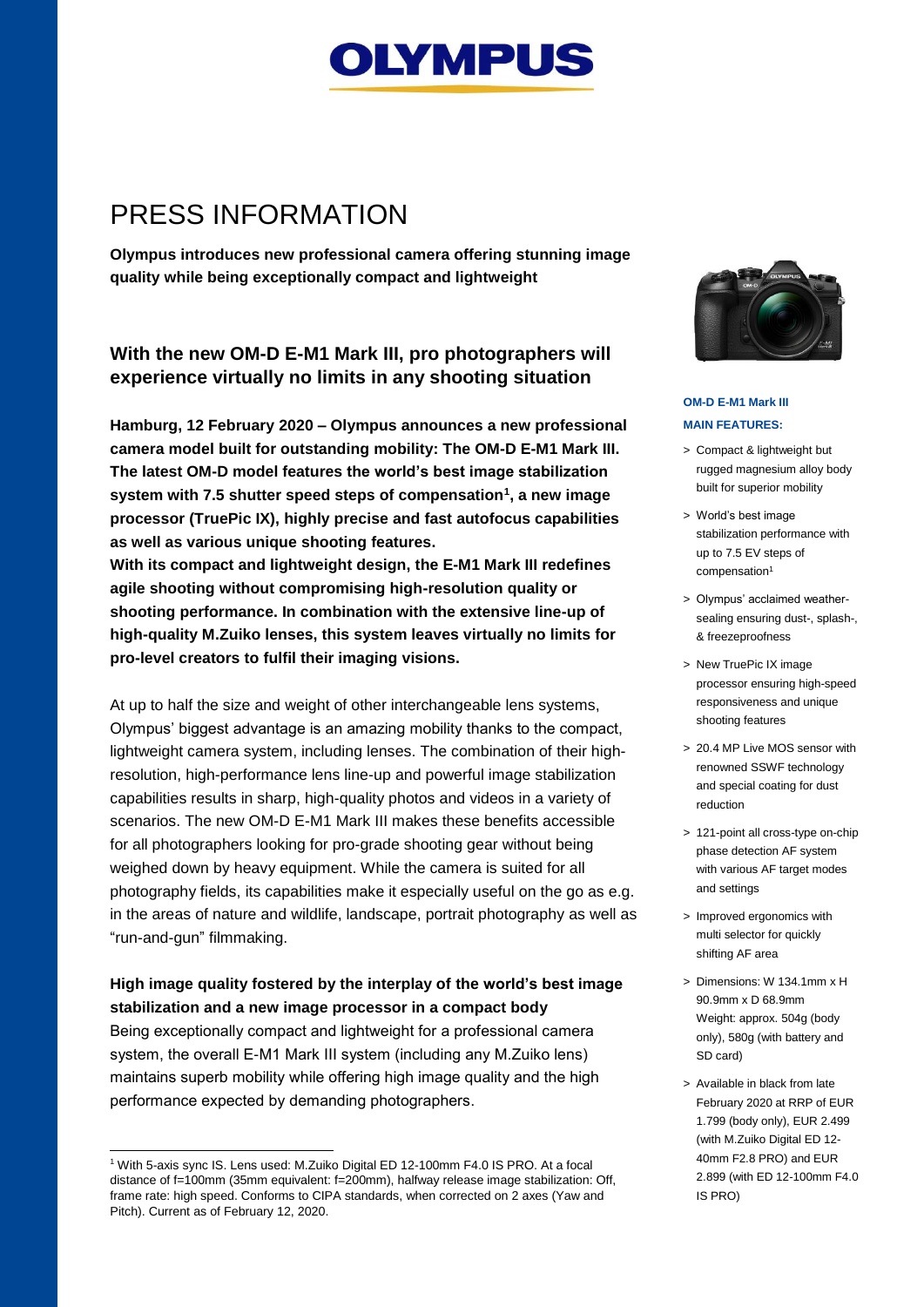# **OLYMPUS**

*The world's best image stabilization performance allows handheld shooting in a variety of scenarios*

When synchronizing the in-lens image stabilization of supported lenses<sup>2</sup> with the in-body 5-axis image stabilization, the E-M1 Mark III achieves the world's best stabilization performance of 7.5 shutter speed steps of compensation with 5-axis sync IS. This level of stabilization enables shooting in dark locations and during super-telephoto photography without using a tripod, opening up completely new possibilities for photographers and filmmakers. Without sync IS, the in-body image stabilization ensures image stabilization with any attached Micro Four Thirds lens of up to 7.0 shutter speed steps compensation<sup>3</sup>.

## *Top-class image quality thanks to the new image processing engine TruePic IX and Olympus' acclaimed High Res Shot feature*

In combination with the new image processing engine TruePic IX, a 20.4 Megapixel Live MOS sensor, and an extensive line-up of high-resolution M.Zuiko lenses, the 5-axis IS ensures minimal noise even at high-sensitivity settings and top-class image quality with minimal distortion up to the edges of the shot.

For users in need of higher resolutions, the 50MP Handheld High Res Shot feature makes it possible to capture approximately 50 Megapixel highresolution images without using a tripod. The Tripod High Res Shot function allows for recording ultra high-resolution (approx. 80 Megapixel equivalent) RAW and JPEG images.

*Live ND feature delivering slow shutter speed effects without ND filter* Live ND, which was very popular on the OM-D E-M1X, is also included in this model. Users can select the effect level from ND2 (one step) to ND32 (5 steps), and check the slow shutter effects in the viewfinder before capturing. This feature eliminates the need to change optical ND filters for different scenes and lenses, and is particularly effective for lenses which are difficult to attach optical filters to.

## **Weather-sealing and acclaimed Olympus technologies ensure absolute reliability – also in harsh environments**

The rugged magnesium alloy body of the OM-D E-M1 Mark III features Olympus' acclaimed dust-, splash- and freezeproof design that allows for shooting in any location and environment.

#### **VERSATILE SHOOTING FEATURES:**

- > "OM-D Movie" video features: Handheld 4K and C4K, OM-Log400, different levels of IS, 120 fps high-speed shooting in FullHD, High Res sound recording
- > 50MP Handheld High Res Shot feature & Tripod High-Res Shot for 80M high-resolution images
- > Live ND for slow shutter effects without optical filter
- > Starry Sky AF for astrophotography and advanced face/eye priority
- > Pro Capture mode to capture split-second moments
- > Unique Live Composite mode for light painting and startrails
- > Focus Bracketing & Focus Stacking for close-up shots

#### **OTHER FEATURES:**

- > Iconic design with superb ergonomic controls and high reliability
- > High durability high-speed mechanical shutter rated for 400,000 operations
- > 4 custom modes to save personalized settings and a new control panel meeting pro photographer's demands
- > Dual SD card slot (one UHS-II compatible slot)
- > High-speed Wi-Fi image transfer to smartphones, connectivity via Bluetooth
- > USB charging and powering on the go
- > Anti-flicker shooting and flicker scan

#### **DEDICATED ACCESSORIES:**

> HLD-9 power grip

l <sup>2</sup> M.Zuiko Digital ED 12-100mm F4.0 IS PRO, M.Zuiko Digital ED 300mm F4.0 IS PRO (as of February 12, 2020)

<sup>&</sup>lt;sup>3</sup> Lens used: M.Zuiko Digital ED 12-40mm F2.8 PRO. At a focal distance of f=40mm (35mm equivalent: f=80mm), conforms to CIPA standards, when corrected on 2 axes (Yaw and Pitch)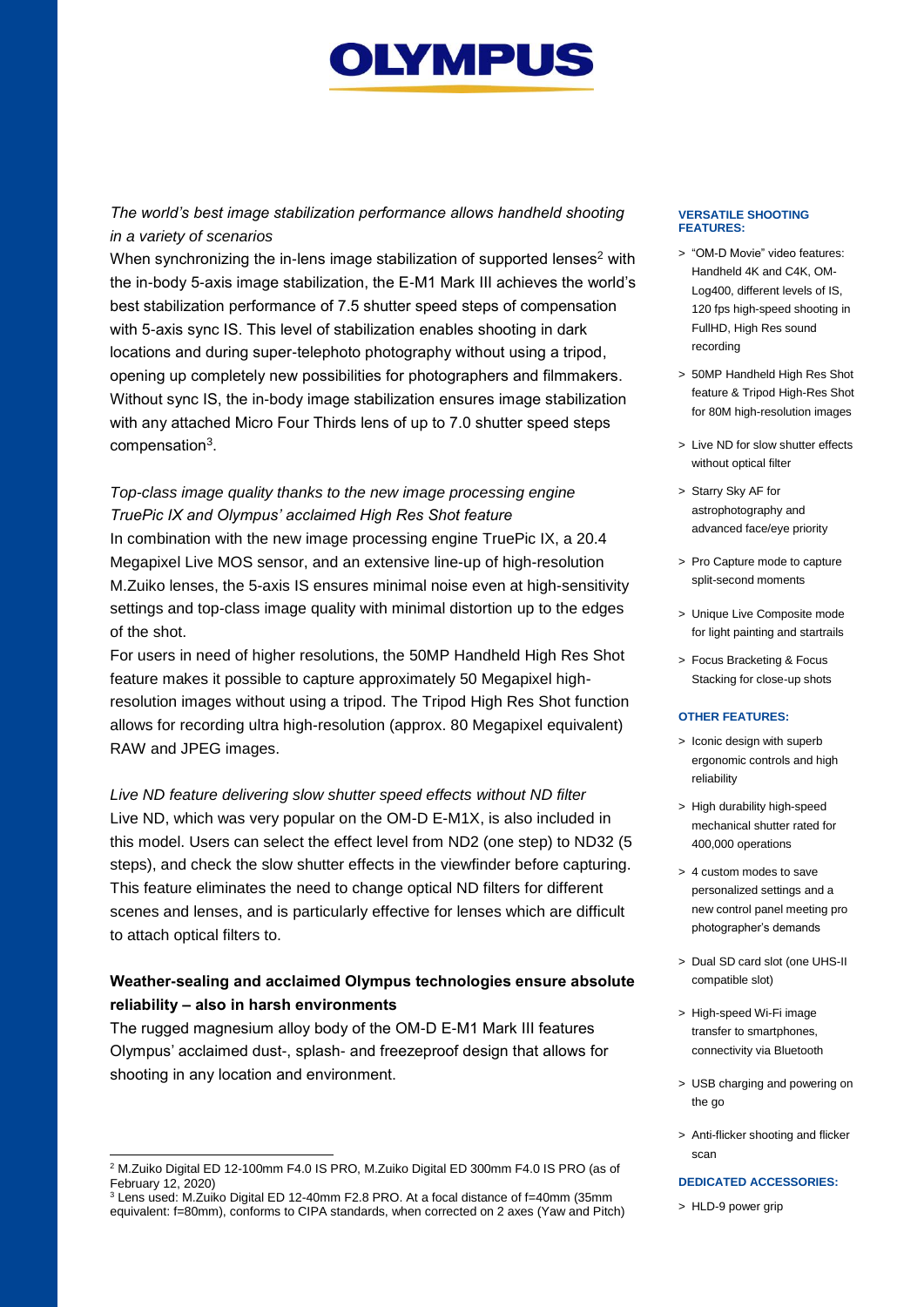

*High-speed USB charging on the go – even while shooting*

The lithium-ion battery BLH-1 can be fully charged in as little as two hours when installed in the camera and attached to a power source via USB<sup>4</sup>. The E-M1 Mark III is compatible with the USB PD (USB Power Delivery) standard to run the camera with energy supply from an external power bank, making it possible to shoot for long periods of time – especially convenient for astrophotography or photography in cold environment.

*Advanced dust reduction with new coating and high-durability shutter unit*  With Olympus' advanced SSWF (Super Sonic Wave Filter) technology (which vibrates the image sensor filter with an acceleration of several thousand  $G<sup>5</sup>$  30,000 times per second to powerfully shake off dust and dirt) and a new sensor coating introduced with the OM-D E-M1X, dirt has no chance to stick to the sensor, reducing spots in images to 1/10th of that in conventional models.

The high-durability shutter unit in the E-M1 Mark III clears 400,000 operation tests **<sup>6</sup>** and therefore offers a high level of reliability that even professional photographers who constantly use the shutter can feel comfortable with.

## **High-speed, high-precision autofocus capabilities with innovative Starry Sky AF and Advanced Face Priority / Eye Priority AF**

The OM-D E-M1 Mark III is equipped with a 121-point all cross-type On-chip Phase Detection AF sensor for focusing on various areas of the screen. It offers 75% vertical coverage and 80% horizontal coverage of the screen for a wide focusing area. Paired with an advanced AF algorithm, this feature can continually focus on fast-moving subjects with a high degree of precision. Unlike DSLR cameras, there is no degradation in AF precision when using a fast lens. The E-M1 Mark III offers high-precision focusing that can sufficiently bring out the capabilities even of large-diameter lenses such as those with a maximum aperture of f1.2.

AF/AE tracking is possible at maximum 18 fps high-speed sequential shooting while maintaining the full pixel count of 20.4 Megapixels. The subject can also be checked in the viewfinder during high-speed sequential shooting for accurate tracking.

## *Multi selector for quickly shifting AF areas without any distraction from framing the image with the viewfinder*

A multi selector (as introduced with the E-M1X) makes it possible to quickly shift AF areas with your thumb while looking through the viewfinder. Because

l

<sup>4</sup> USB charging while power battery holder HLD-9 is attached charges the battery inside of the camera body only. There is no charging function with power input by AC adapter AC-5 (via HLD-9)

<sup>5</sup> For comparison: Formula 1 racing imposes around 5 G.

<sup>6</sup> Under Olympus test conditions.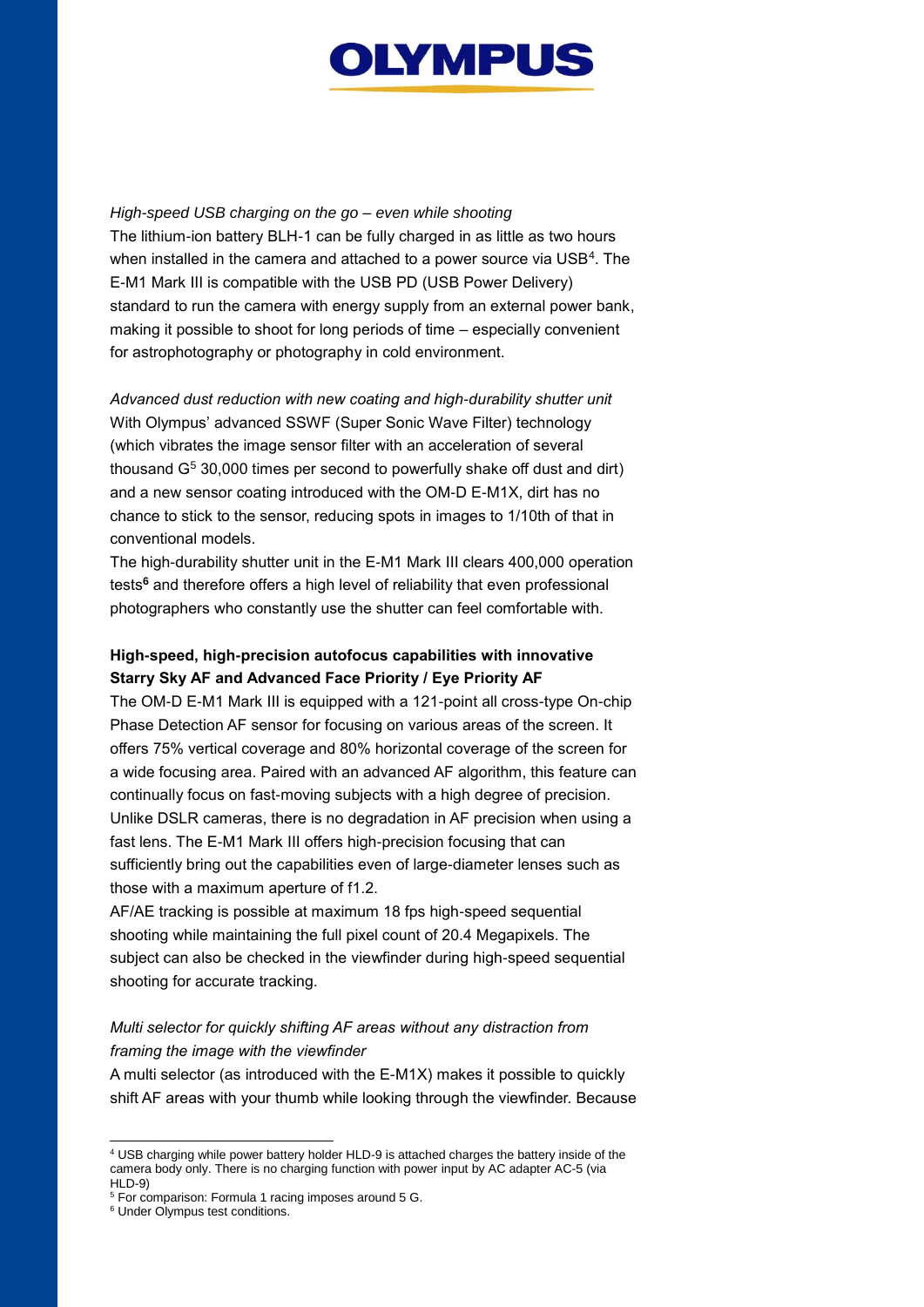

users can move the AF areas with the multi selector during sequential shooting, it is possible to accurately focus even on subjects that move erratically, as e.g. often found in wildlife photography. The AF target loop setting is also added, which, based on user selection, either stops the AF target at the edge of the screen or moves it to the opposite edge.

#### *Advanced Face Priority / Eye Priority AF*

Face Priority / Eye Priority AF, which automatically detects and focuses on people's faces and eyes, is now more advanced. The new image processor TruePic IX features higher processing capabilities and improved AF algorithms to better detect small faces and eyes, and keeping stable focusing on a subject even in situations where face detection was difficult in the past (such as e.g. focusing on the sides of faces). It is now also possible to use either the buttons or touch operations to select faces when shooting still images or videos, and detection on or off can be changed with the touch of a single button. Along with versatile video functions, this feature makes the E-M1 Mark III a great tool for vloggers.

## *New Starry Sky AF feature allows for ultra high-precision autofocusing in astrophotography*

Starry Sky AF, which is new for the OM-D E-M1 Mark III, is a feature that will revolutionize the world of astrophotography. In the past, photographers have traditionally relied on manual focusing. A new algorithm was developed to enable accurate focusing even on the tiniest stars shining in the night sky, enabling ultra high-precision autofocusing. One of two modes in Starry Sky AF is the Speed Priority mode (default setting), which prioritizes focusing speed and complete AF operations in a short period of time. Thanks to the powerful image stabilization, this feature makes handheld astrophotography possible using a wide angle lens. The second mode Accuracy Priority uses a fine-tuned focus scan and is effective for shooting specific stars with telephoto lenses.

## **Equipped with versatile shooting features such as Pro Capture and handheld 4K video fueling your creativity**

## *Pro Capture mode for capturing split-second moments – even in unpredictable situations*

Pro Capture mode makes it possible to capture scenes that are difficult to time for the photographer, such as a bird taking flight. Pro Capture starts shooting the moment the shutter release button is pressed down halfway, with a buffer that can be set to capture up to 35 frames in RAW / full resolution. The moment the button is pressed down fully, the frames are available to select from retroactively on top of the images recorded while pressing the button.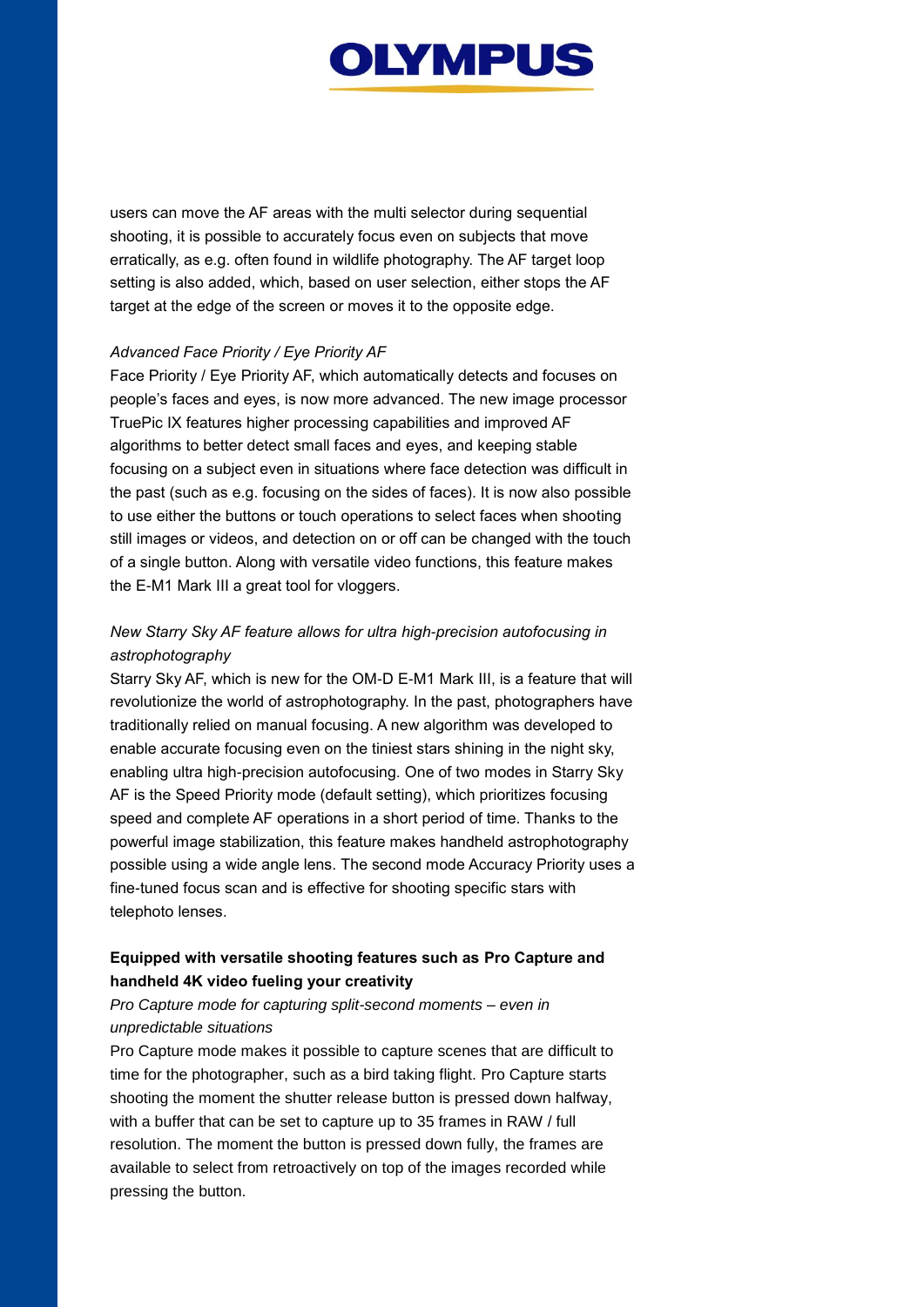

## *B mode is now available on the shooting mode dial for easy access to Live Composite*

The OM-D E-M1 Mark III is equipped with Live Composite, which overlaps multiple shots recorded at the same shutter speed and composites only the sections that are brighter for capturing light trails. This feature helps prevent the common phenomenon of images that are too bright when shooting long exposures. Users can check the progress of light trails in real-time using Live View. With B mode added to the shooting mode dial, Live Composite, Live Bulb, and Live Time are now easier to access and configure.

## *OM-D Movie makes handheld 4K/C4K shooting possible with powerful image stabilization*

The E-M1 Mark III features an IS mode specifically designed for video recording. Electronic stabilization combined with in-body 5-axis stabilization delivers powerful image stabilization particularly useful for videographers. This provides a high level of performance for handheld video content creation without using a tripod or other stabilizing device, even when shooting in high-resolution formats, which are susceptible to the effects of camera shake, such as 4K or Cinema 4K (C4K).

#### *Filmmakers benefit from log shooting for color grading*

This model supports OM-Log400 shooting, which enables shooting without loss of details in shadows and highlights, along with color grading for a high degree of freedom over images. In order to make Live View images more visible, a View Assist function is available, which converts the color gamut to Full HD standard BT.709 equivalent for display.

## *High-res audio recording via the LS-P4 linear PCM recorder for crisp and clear professional sound*

Pairing the high-res Olympus audio recorder LS-P4 with an external mic/recorder enables more versatile recording of high-quality audio for videos. This setup supports high-quality sound recording for video production, such as placing the LS-P4 near the subject, or switching the mic direction and zooming in on the sound source.

With the new firmware Version 1.10 for the LS-P4, being released at the same time as the OM-D E-M1 Mark III, Slate Tone function, which is useful for editing sound files and Test Tone will also support adjusting the recording level.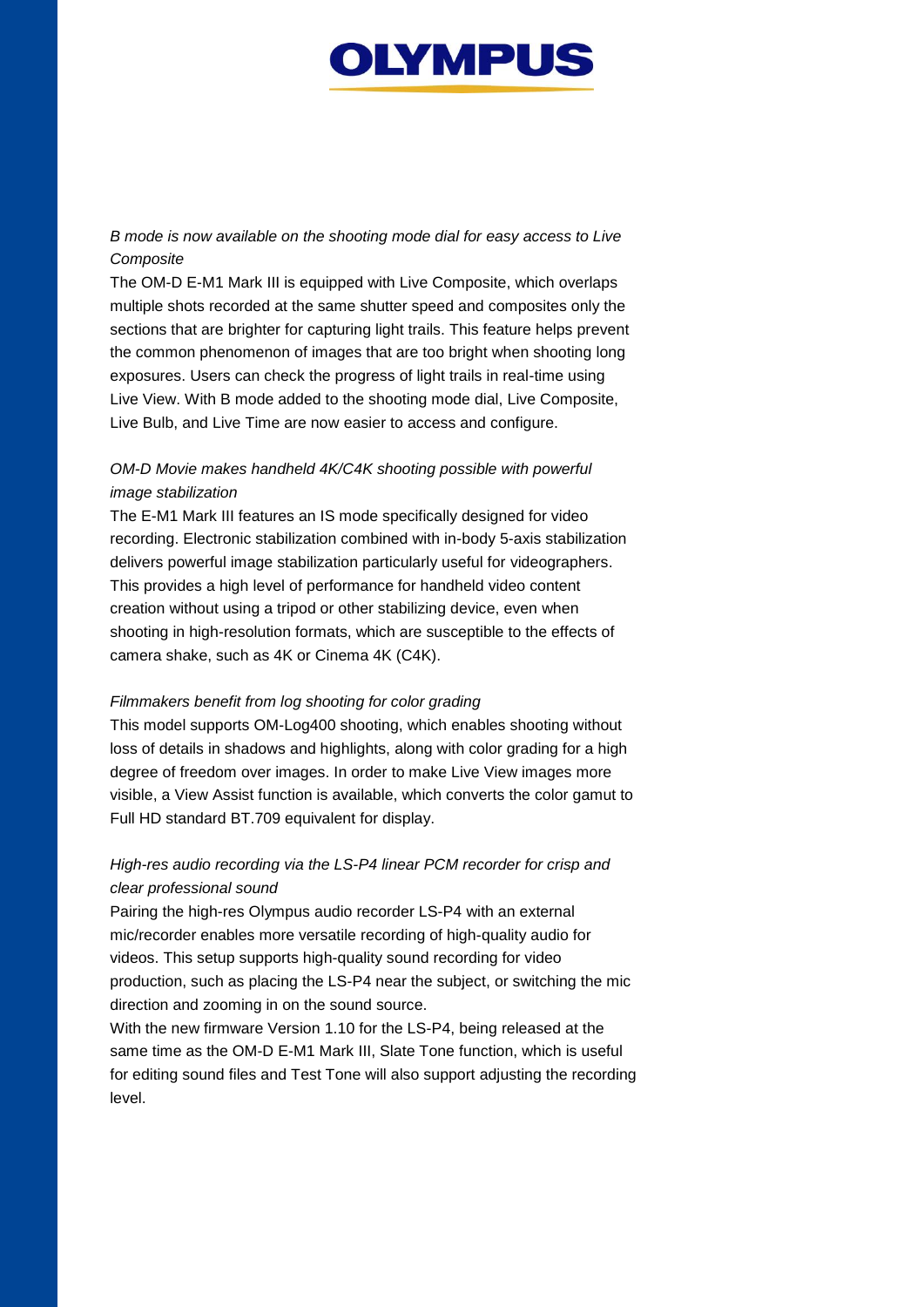

## **Olympus applications and software for more convenient shooting and perfect data management**

#### *Olympus Image Share (OI.Share) smartphone app*

The OI.Share smartphone app can be used to connect to the camera via Wi-Fi, import shooting data to a smartphone, and to use the smartphone for remote camera operation. OI.Share can now also be used to update the camera firmware and backup and restore camera settings for the OM-D E-M1 Mark III.

#### *Olympus Workspace Image Editing Software*

Olympus Workspace can handle professional tasks such as RAW processing and image editing, along with offering a great deal of freedom over screen layout, etc. Connect a computer to the OM-D E-M1 Mark III via USB to enable high-speed RAW processing with Olympus Workspace using the new image processor TruePic IX. Clarity and Dehaze editing filters are included for a greater range of expression in astrophotography, etc. By using Olympus Workspace Version 1.3, being released at the same time as the OM-D E-M1 Mark III, it makes it easy to replace the audio files of the recorded video to High res sound recorded by using Slate Tone on the LS-P4 / LS-100 while recording video.

#### *Olympus Capture camera control software*

This control software for computers meets the demands of studio photography. When using the software, live shooting results can be imported via Wi-Fi without using a USB connection, providing powerful support for the workflow of studio shooting. It supports high-speed 5 GHz band communication.

#### **Availability & pricing**

The OM-D E-M1 Mark III will be available from late February in black as body only at RRP**<sup>7</sup>** of 1.799,00 EUR and in different kit versions with the M.Zuiko Digital ED 12-40 F2.8 PRO lens at RRP<sup>7</sup> of 2.499,00 EUR or with the M.Zuiko Digital ED 12-100 F4.0 IS PRO lens at RRP<sup>7</sup> of 2.899,00 EUR. Pre-ordering for the E-M1 Mark III with an attractive added value offer starts today, 12 February at selected retailers and via the **[Olympus online shop](https://shop.olympus.eu/index.html)**. 8

The predecessor model E-M1 Mark II will be sold in parallel at new RRPs<sup>5</sup> of 1.499,00 EUR (body only) respectively 2.199,00 EUR for the kit including the ED 12-40 F2.8 PRO lens.

Like every Olympus camera and lens, the E-M1 Mark III comes with a free

l

<sup>7</sup> Recommended Retail Price.

<sup>&</sup>lt;sup>8</sup> Offer and pricing differs from country to country.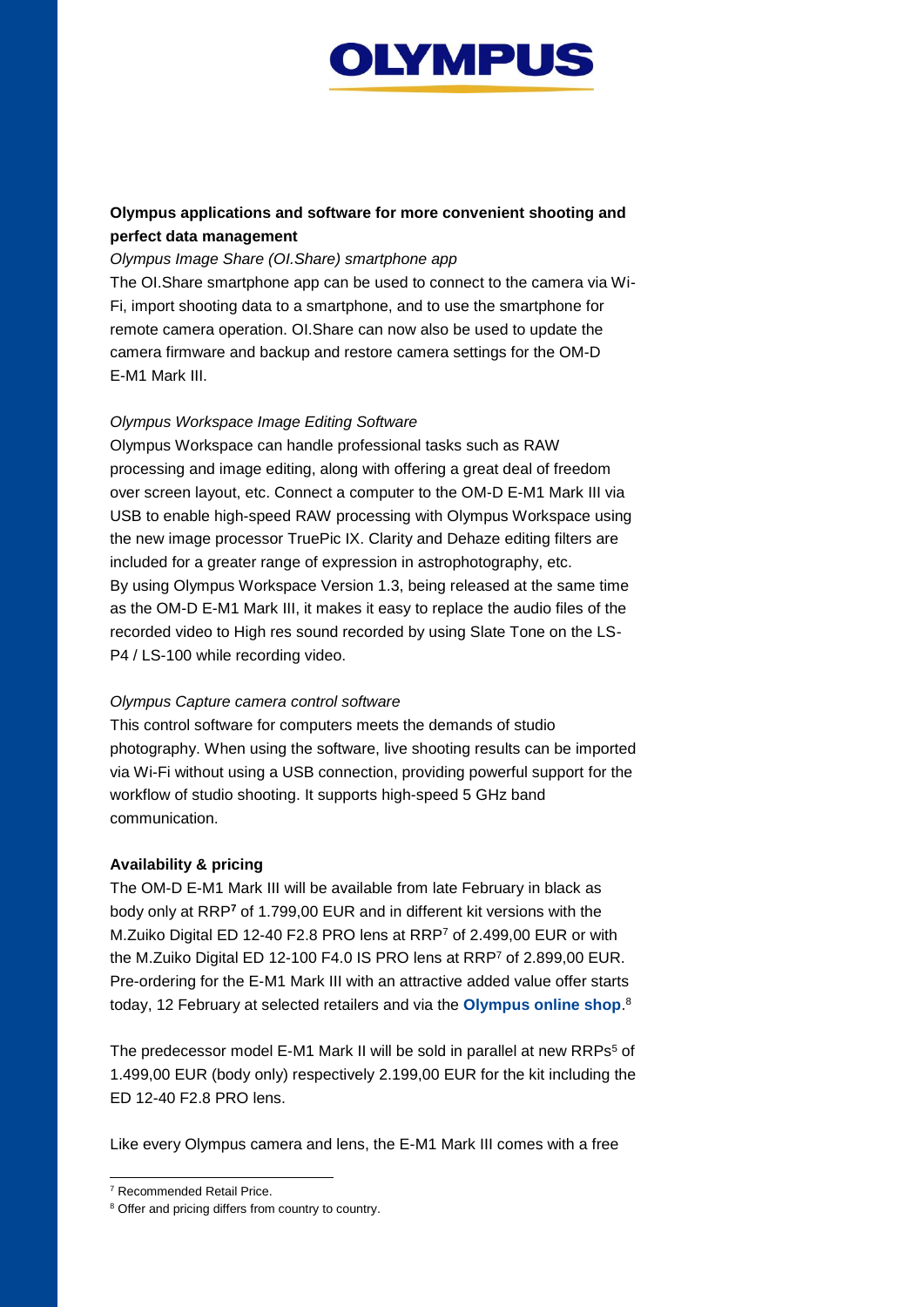

six-month warranty extension**<sup>9</sup>** when registered via the MyOlympus platform at **[http://my.olympus.eu](http://my.olympus.eu/)**

#### **Selected accessories (separately available)**

The new OM-D E-M1 Mark III is fully compatible with Olympus' extensive range of Micro Four Thirds lenses and accessories, including tailor-made camera bags, electronic flashes, audio recorders and microphones as well as the free image editing and workflow software Olympus Workspace and smartphone app OI.Share.

#### *Weather-sealed power battery holder HLD-9*

The power battery holder HLD-9 features a dust-, splash- and freezeproof design that delivers the same controls whether held vertically or horizontally. Attach the HLD-9 when shooting scenes with frequent changes between vertical and horizontal positions, or when you need to capture a lot of shots, or remove it for greater mobility. When using one Lithium-ion Battery BLH-1 in the camera and one in the HLD-9, together, up to 840 shots $8 \text{ can be}$ recorded.

#### *Shock Mount Adapter SM2*

The new shock mount adapter SM2 is an adapter designed for absorbing camera noise while the LS-P4 is attached to the camera hot shoe. It prevents vibration and operational noise from the camera, making video shooting with higher quality audio possible.

#### *Audio Cable, KA335*

The new audio cable KA335 is a high quality cable designed for connecting the camera and recorder. An L-shaped plug and curled cord provides easy handling when connecting to the OM-D E-M1 Mark III or other compatible camera models.

More information at **[www.olympus.eu/accessories](http://www.olympus.eu/accessories)**.

Product specifications are subject to change without notice. Please check the Olympus website at **[www.olympus-europa.com](http://www.olympus-europa.com/)** for the latest specifications.

## **For questions or additional information, please contact:** Simon Plate Olympus Europa SE & Co. KG Tel.: +49-40-23773-3048 Email: simon.plate@olympus-europa.com

<sup>8</sup> CIPA testing standard

l <sup>9</sup> Six months on top of the statutory warranty in the country of purchase.